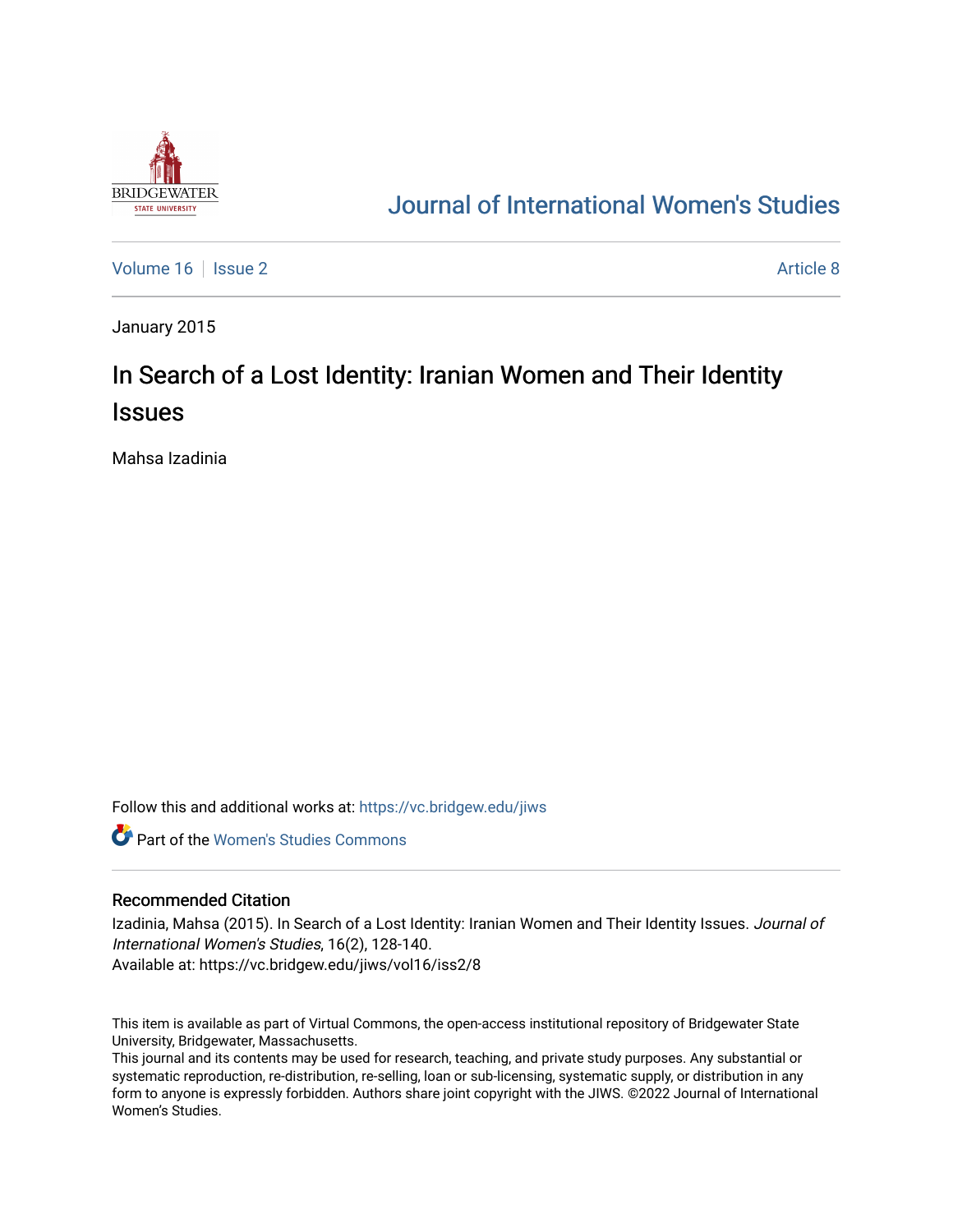#### Izadinia: Iranian Women and Their Identity Issues

This journal and its contents may be used for research, teaching and private study purposes. Any substantial or systematic reproduction, re-distribution, re-selling, loan or sub-licensing, systematic supply or distribution in any form to anyone is expressly forbidden. ©2015 Journal of International Women's Studies.

# **In Search of a Lost Identity: Iranian Women and Their Identity Issues**

By Mahsa Izadinia $<sup>1</sup>$ </sup>

#### **Abstract**

Using the data from the lives of two Iranian women, I focus on how context and self impact the process of identity formation. My aim of the present study is to empower and emancipate women by highlighting the significance of knowing who they are and holding on to their dreams, values, and choices especially when the social and family contexts are limiting and oppressive. Elaborating on the concept of identity and its significance for human development, I discuss the life stories of the two Iranian women and their major challenges. I explain how they gradually dissociated from who they were and wanted to be as they readily gave in and underestimated the power of self. I conclude by sharing my own experiences and providing some suggestions for finishing strong.

*Key Words:* Identity, Iranian Women, Oppression, Role of Context

#### **Introduction**

 $\overline{\phantom{a}}$ 

Gee (2000) defines identity as "being recognized as a certain kind of person in a given context" (p. 99). Similarly, Hung, Lim and Jamaludin (2011) consider the process of identity formation as a process of meaning making about one's self. I believe that, having an identity means owning a voice, daring to dream and take action, and being responsible for who you are and want to become. Conversely, I contend, not having any dreams or simply abandoning them, being imprisoned in a jail of dos and don'ts that others set for us and being trapped in clichéd excuses such as "I have no choice", "I cannot do anything" or "it is too late for me" negatively shape one's identity. Erikson (1950, 1968) uses the term "identity diffusion" to represent a state in which the individual lacks a sense of purpose, direction and commitment and experiences selfdoubt. Erikson (1963) claims that successful identity formation correlates with psychological wellness. Research also shows that individuals who explore their values and beliefs and develop a greater sense of self-knowledge are better able to consider the values and roles of their profession (Friesen & Besley, 2013). Other scholars contend that people without a clear sense of who they are are at potential risk of several behavioral and personal problems such as low selfesteem and depression (Nurmi, Berzonsky, Tammi, & Kinney, 1997).

According to Hull and Zacher (2007), a person's identity is re/shaped from moment to moment throughout their life and "in relation to the identities of others—sometimes in concert with them, sometimes in opposition to them, but always in relation to them" (p. 75). Also acknowledging the dialogic nature of identity, Holland, Lachicotte, Skinner, and Cain (1998) argue that people develop more or less conscious conceptions of themselves as actors in socially

<sup>&</sup>lt;sup>1</sup> Mahsa Izadinia is a PhD candidate at Edith Cowan University, Perth. Her areas of interest are teacher/student identity, feminism, critical pedagogy and critical literacy. She has published in peer-reviewed journals and presented her works in international conferences. Edith Cowan University, 2 Bradford street, Mount Lawley, Perth, Australia 6050 Mizadiniya2006@yahoo.com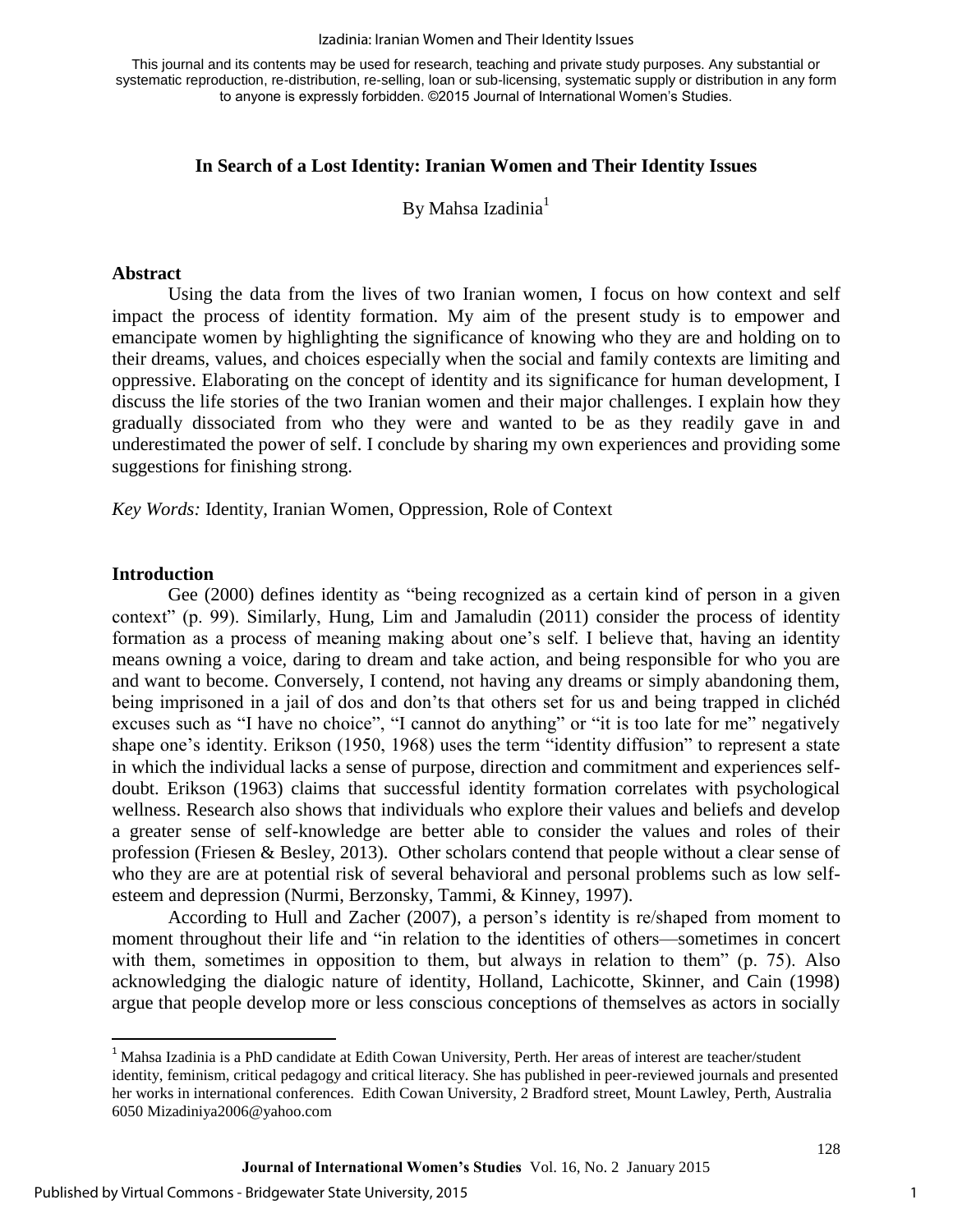and culturally constructed worlds" (p.40). Thus, from a social constructivist perspective (Vygotsky, 1978, 1986), the process of identity formation does not occur "in individual isolation but rather in a social-community context" (p.163). That is why researchers seek to identify factors that facilitate identity formation and have the greatest positive influence on this process (Kroger, 1993) such as the role of context, feedback and validation received from important others and society at large (Erikson, 1959, 1963), opportunities for self-expression, new experiences, social development, skill acquisition, and self-reflection (Kivel, 1998; Kleiber & Kirshnit, 1990).

Having lived in Iran for most of my life, I was particularly interested in identity formation of Iranian women and the impact of context as well as self on their identities. On the one hand, I knew living in Iran creates tensions and challenges for women at times. I could see that some women in my country would fail to make sense of who they were and what they were capable of doing as a result of living in an undemocratic and oppressive context where they were marginalized and silenced. I could see that there were bright girls who were victimized by baseless and unshakable beliefs held against them which would negatively affect their identities because "who I am is relational, constructed and altered by how I see others and how they see me in our shared experiences and negotiated interactions" (Johnson, 2003, p. 788). Thus, they were led to believe they were intellectually and socially inferior, had no power, and could not be in control of their lives. On the other hand, there were still strong women who were motivated and daring enough to fight against the prevailing oppression and overcome difficulties to achieve their dreams. In other words, there were differences between Iranian women in terms of their perceived identities which would result in differences in the quality of their lives, the decisions they would make, their attitudes and behaviors and generally the kind of people they were. Therefore, I started to observe, participate, interact, analyze, reflect, write, and carefully consider the context of Iran in general and women in particular to see how the context and the self as two key factors shape the person we become. I also wanted to know how Iranian women can develop a stronger sense of who they are despite the limitations of the context they live in. I conducted the present research through my decade-long interactions with my participants, Darya and Shima. I focused on the lives of these two women because although they were from different social and educational backgrounds and ages, they had much in common including the way they reacted to difficulties they encountered in their lives. I studied these women's challenges and problems, perspectives, the way they acted out their lives in the world and saw the world and compared them with me, one of many woman who are from the same country but resist the patriarchy and never surrender to the attitude that 'I am a woman so I cannot'. By narrating and analyzing their life stories and comparing them with my own personal experiences, I could better understand the major role of our beliefs, values, attitudes, actions and generally our sense of who we are in shaping the person we become. In this paper, I will highlight the significance of developing a strong sense of identity for achieving our dreams and being the one we desire despite the limiting factors influencing us.

The data for this study were derived from non-participant observations, immersion in the participants' daily lives, and actual interactions with them. To enrich the data and incorporate the participants' authentic voice into the study, I conducted unstructured interviews with Darya and Shima. I explained the aim of this study to my participants and sought their informed consent for narrating their stories. They understood my intention and agreed to be involved. I have adopted pseudonyms to ensure anonymity. Before I start their stories, I will provide a historical sketch of Iran.

2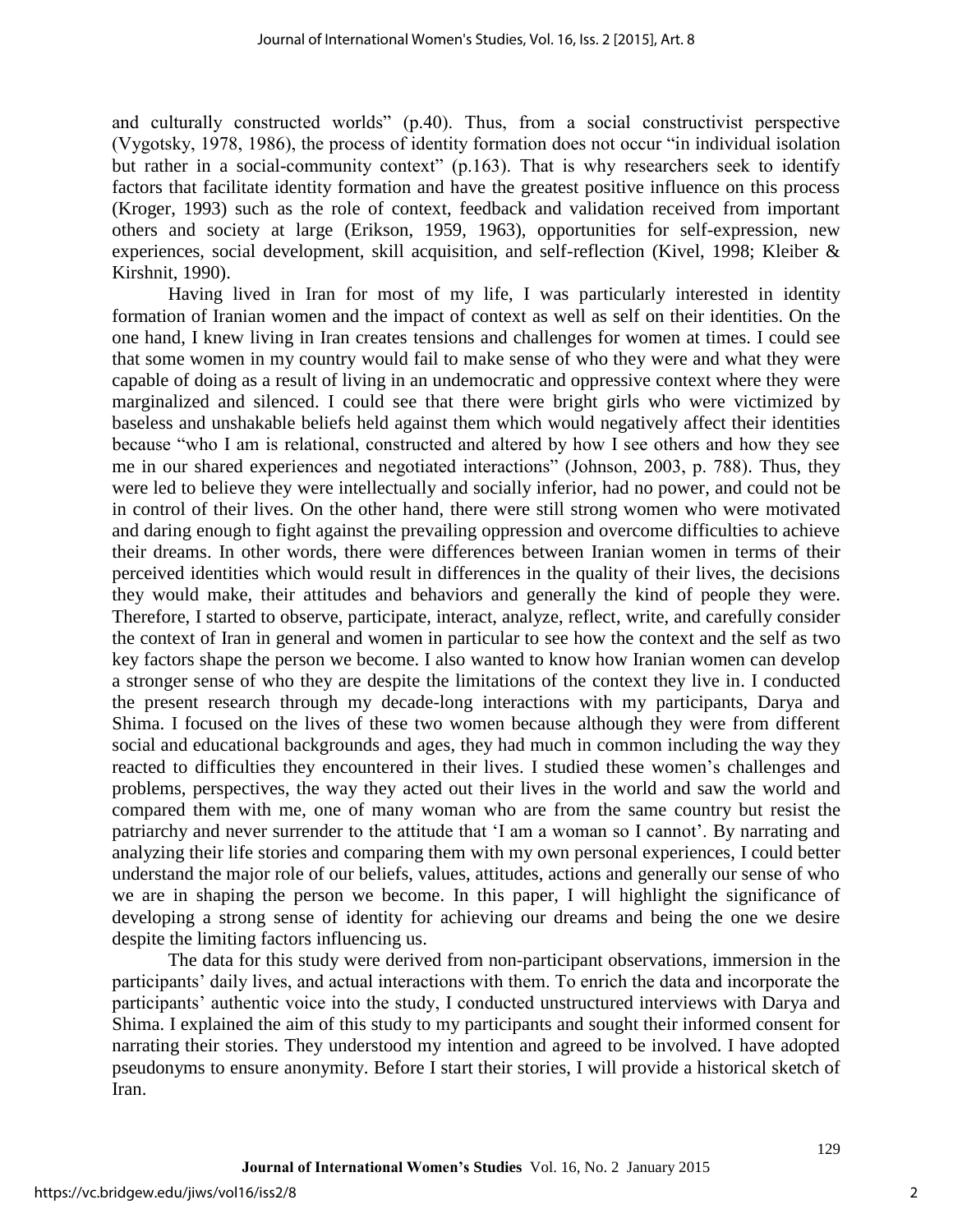# **Context of the Study**

After the Islamic Revolution in 1979, a theocracy based on Guardianship of the Islamic Jurists was established in Iran. Along with social and economic advancement, the Islamic Revolution brought about violation of human rights including gender inequality (Davoodifard & Jawan, 2011). For instance, no women could leave the country to study, work or live without her husband's or father's permission (Nayyeri, 2013, Moghadam, 2004) nor could they work without permission from their male relatives. They were also required to have Hijab, which means covering their hair and body completely. Those who exposed any part of the body except hands and face were called "Bad hijab". Under the administration of the former president Ahmadinejad there were violent crackdowns on bad hijabs. Women were warned about their Islamic dress and even arrested if they did not conform to the Islamic dress code. The photos below, found on Google Images using the term "morality police Iran", show two girls arrested by the police. The women in black chador are policewomen who caution women on the streets about their dress and take them to police stations to open a file on them so the police can take further serious actions in case they do not observe the dress code in the future.

# **Figure 1: Photos from Google Images Search of "Morality Police Iran"**



In addition to all the restrictions the government imposes on women, Iranian culture is a traditional and religious one that more or less curtails women's freedom and presents a traditional and hackneyed image of women as an approved identity for them. Traditionally, an exemplary and decent woman is defined as someone who devotes her life to raising children and

**Journal of International Women's Studies** Vol. 16, No. 2 January 2015

3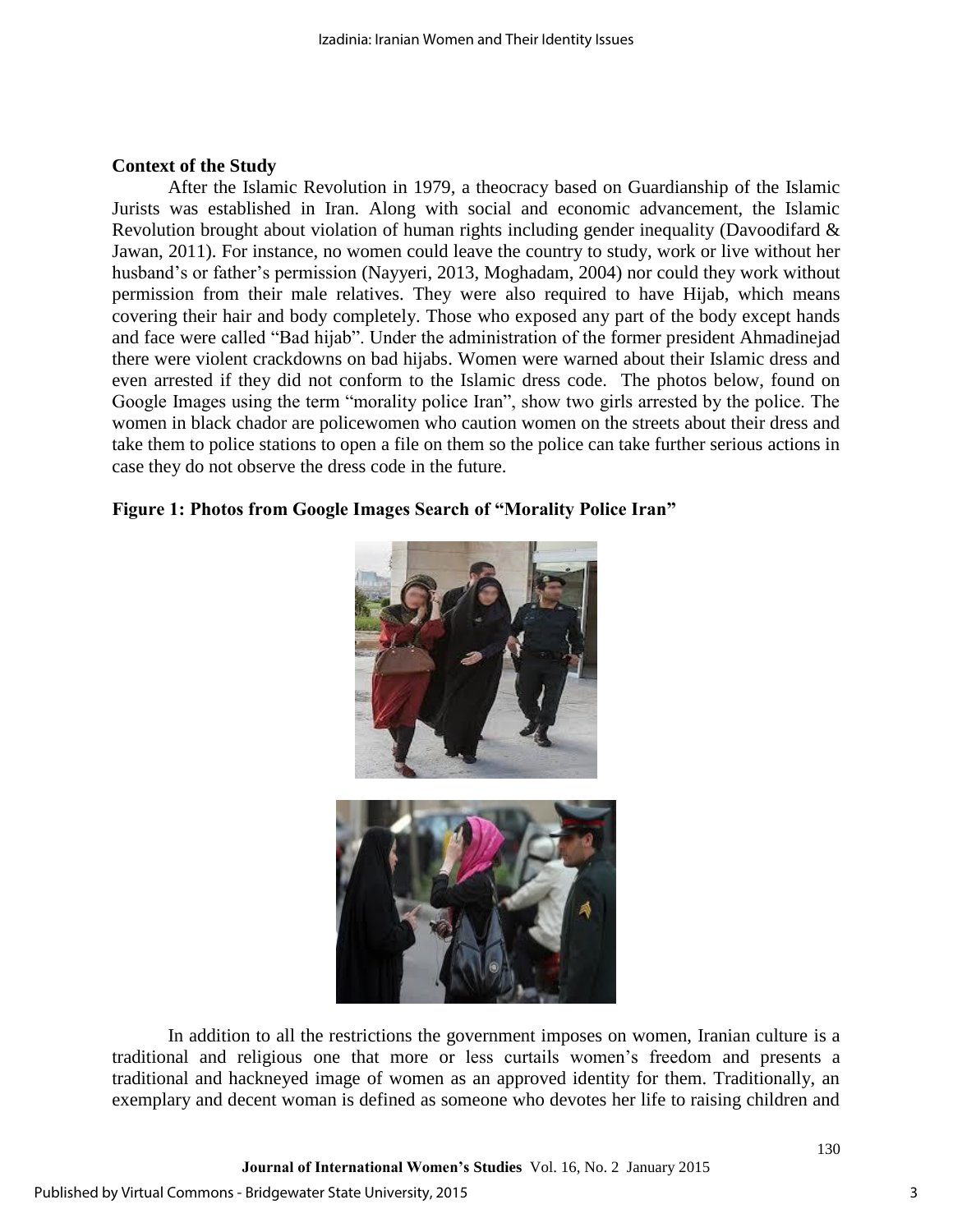maintaining household duties. Thus, even today, some people believe a good woman is supposed to marry, be submissive to her husband, not talk a lot, not laugh aloud, walk and behave elegantly, and spend most of her time at home. Any woman who does not follow this old pattern of behavior might not be recognized as a normal person by some people. For instance, if a girl stays single, even if she is successful in her career, she might be looked at as someone different and deserving pity. Families, in turn, play a pivotal role in constructing women's selves. In some Iranian family, women's freedom is in men's hands, be they the father, brothers or husband. The men at times dictate how women should live their lives because they believe they have sole decision-making power and have more intellectual ability. However, fortunately, in Tehran, the capital city, women enjoy more freedom these days than those in other cites of Iran. Many Tehrani girls go to university and work; however, as mentioned above, they should have their father's or husband's permission.

Thus, the societal attitude toward women, reinforced by collective action, is a dismissive and sexist one, to some extent, that marginalizes Iranian women day after day. At times, I observe that women are favorite targets of ridicule for men. I see many postings made about their lack of intelligence and capability and I see many, including women, like them. Admittedly, the purpose of such postings is ostensibly light-hearted, but I contend it still distorts the image of a woman in the long run. By degrading women, making fun of their values, likes, dislikes, and presenting a misleading picture of who they are, Iranian men significantly impact on the selfimage formed in women's minds. For instance, the picture below by an anonymous artist, which I recently found on Facebook, conveys a message about the superficiality of women's mind. The title of the picture is "the content of a mature girl's mind!" The big circle at the center of her head is related to her need for earning her husband's loyalty and commitment. The small circles from right to left are related to shopping, eating, suspicion, talking on the phone, buying shoes, and jealousy. The last one on the bottom is cosmetics and the two tiny spots depict her logic and understanding.

### **Figure 2: Picture by Anonymous Artist**



People might just laugh when they look at this picture, but what happens when similar comments are made and shared frequently about women? To me, these apparently harmless humorous ideas about women gradually change to deep-rooted biases held against them. The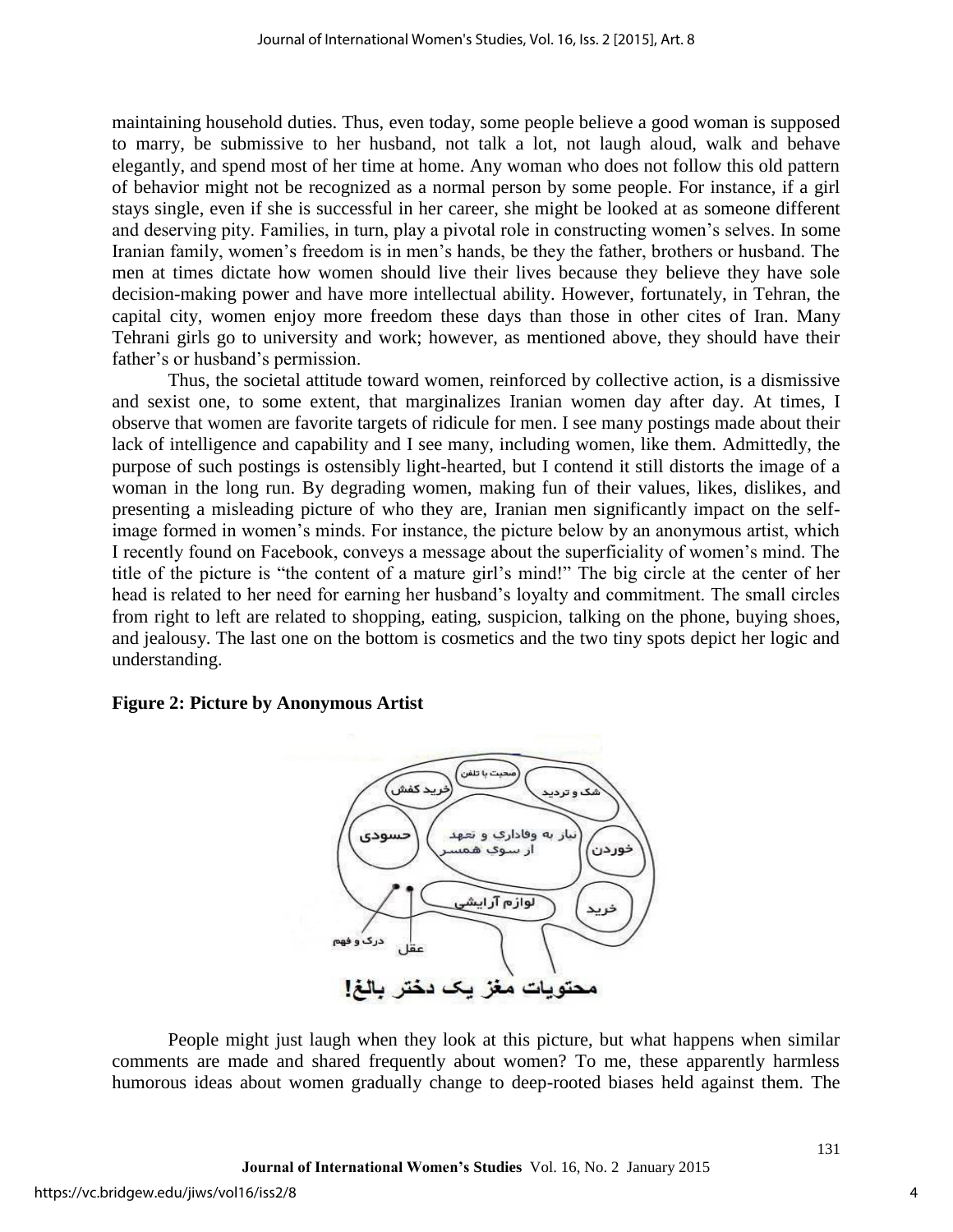gravity of the issue is more fully understood when women are not taken seriously anymore, banned from many activities, and confined to certain places as is currently the case in Iran.

Now the question is what types of identity shape in Iranian women as a result of the oppression and inequalities they experience in their daily life? How significant is the Iranian women's role in creating the person they become? And what happens if they form an identity that is divorced from their dreams, objectives and beliefs? As outlined above, on the one hand, the Iranian government and the society at large more or less demand mindless cultural, ideological, political and religious conformity of women. On the other hand, within some Iranian families men assume full authority and confine women to passive and limited roles. So, what happens if women submit to these pressures and accept an identity which is assigned by others and different from what they prefer to have?

### **Shima**

Shima was my next-door neighbor when I lived in a small city in Iran. Although she was older than me, we developed a close bond during the years of our friendship. Shima had six siblings. She dropped out of school early because she had lots of responsibilities at home and found it hard to focus on her studies. She had an old mom and three younger sisters, so she was always busy with daily chores. She was a good tailor and sewed in her free time; however, she believed she was not clever enough to continue at school. Besides, she did not expect to get a job later on because no women in her entire family had ever had a job (It is worth mentioning that at that time gender inequality was even more common especially in small cities like the one where we were living). Therefore, she was resigned to the belief that going to school would be a waste of her time. Coming from a traditional background, she was expected to marry before she turned 20. The mindset prevalent in that city at that time was that the younger girls were, the higher their chances of marrying because, as mentioned, it was assumed that the only role girls could serve was to be housewives and mothers. Therefore, girls were expected to marry early so they could have enough children. Shima was not an exception and she was increasingly preoccupied with the thought of marriage.

Although Shima was a young, beautiful, and sociable girl, she passed all her time at home because she was not allowed to go out. She had to gain her father's permission, or her older brothers' when the father was not around, to leave the house. She had internalized the idea that, as a single girl, she had to obey her father and brothers unquestioningly, and after marriage she had to follow her husband's orders. Thus, she was expected to wait patiently for permission, which was rarely given, for doing many things. The only fun Shima had was to chat with me. I was her only confidant, and she enjoyed sharing her little secrets with me. That was how I knew many things about her, including her love story.

Her love story began when a new family came to live nearby and after a short while became close family friends with Shima's family. Gradually a secret love grew between Shima and the new family's boy, Reza, who soon became a real hero in Shima's world. Most of the talks between Shima and me were focused on Reza. Apparently she spent hours just thinking about him: his looks, his smile, the way he used to talk, and her future life with him. She was sure that she could not find anyone as good as him, and marrying him was her only desire. Reflecting back on those days, she said: "I did not think about anything else in this world except him; he was my only chance and hope". However, Shima knew her father was totally against this marriage because the boy was from a poor family. Although Shima and Reza were from similar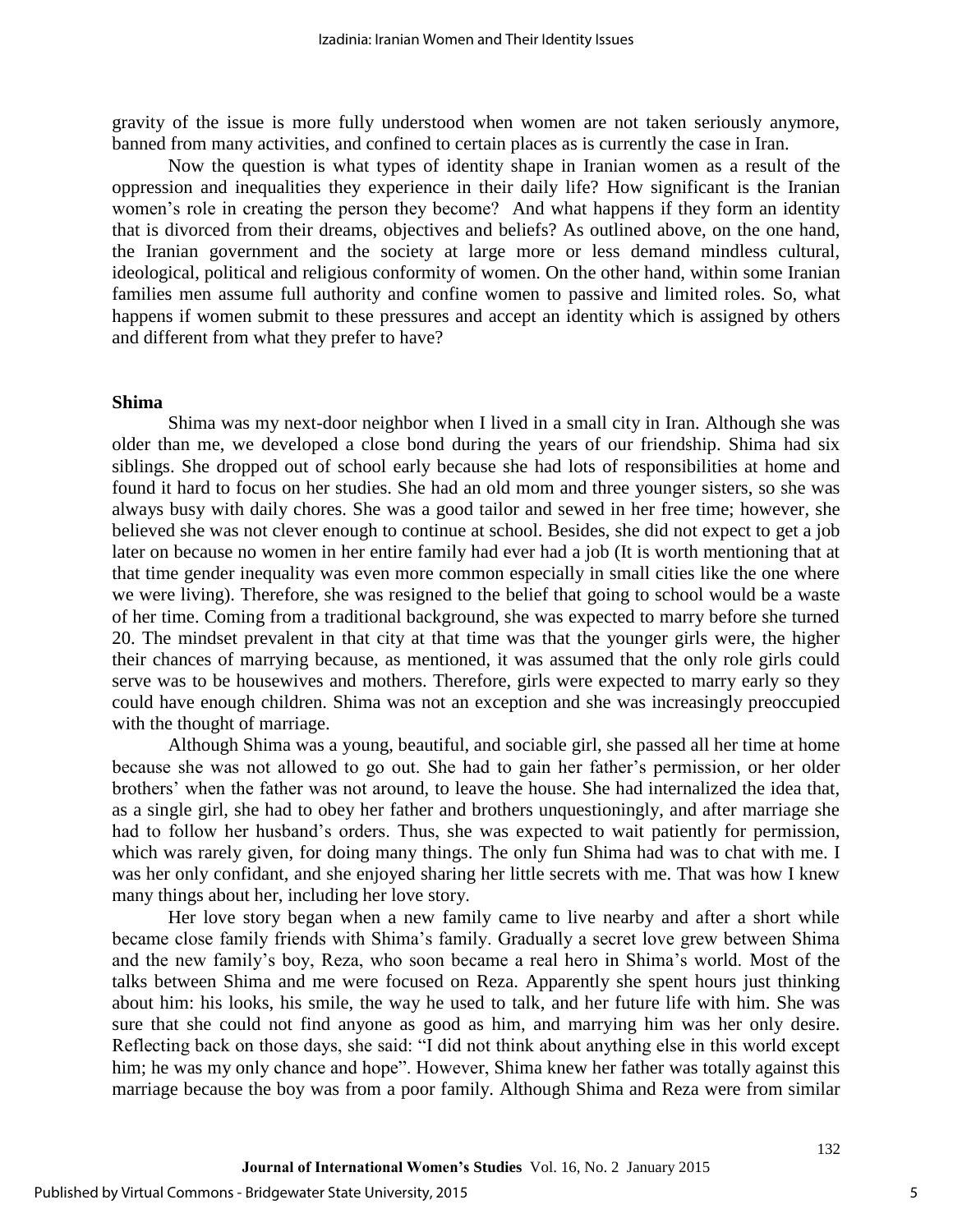economic backgrounds, Shima's father did not want her to endure the same conditions after marriage. Also, Reza's father had two wives and Shima's father was totally against polygamy and believed this 'evil' to be hereditary. So, Shima had to hide this burning love from her family, especially from her father:

I tried to hide the issue from everyone, my father, my mother, my sisters...I was afraid they would kill me…I loved my father but we were never close to each other; I could never share my feelings with him.

Shima's love for Reza would bring shame on her family because girls in her family were not expected to fall in love. That was considered an utter disgrace. Yet she could not continue to conceal her love. As time went by, Shima's family learnt about this love and, therefore, placed her under extreme pressure to forget her love. Immediately, her father ended all family relationships with Reza's family and grounded Shima. He physically punished her as well. I would see her badly bruised at times, and I could hear her father shouting insults at her and threatening to kill her:

He (her father) was terrifying. Every day, I was thinking that he would shoot me. I was afraid my brothers would go and kill him (Reza)...They had no trust in me. They thought I would do something wrong and they would lose their face but I would never do that.

Shima frequently mentioned that her family would rather kill her than let her run away with Reza. She felt bitterly disappointed with her family because of their baseless distrust of her, and she did not know how she could restore their trust. Shortly after Shima was grounded by her father, Reza left his home and after a few months married another girl, the news of which came as a shock:

My world was entirely destroyed when I learned he had married. All my hopes and dreams were killed. I cried for weeks and kept wondering why he married that soon, why he did not wait for me. I wanted to go and find him but I was not allowed to leave the house. I just wanted to die.

Shima stayed single long after Reza married, but eventually she got married too when no one expected she would. She married someone her father approved of but she did not love. She has two children now while her love is still at the back of her mind.

# **Darya**

I met Darya in the gym during the time I lived in Tehran. She was 26 years old and married. We decided to walk together regularly, which allowed me to talk with her and get to know her better. The more she talked about her husband and her married life, the more I felt convinced that she did not want to be the one she was. Darya was born into an affluent Tehrani family. As a Tehrani girl, she enjoyed some types of freedom, including having a chance to go to university and live on her own for four years. She was the only one in her family who held a university degree, and she often talked about her university years with real excitement. For her, it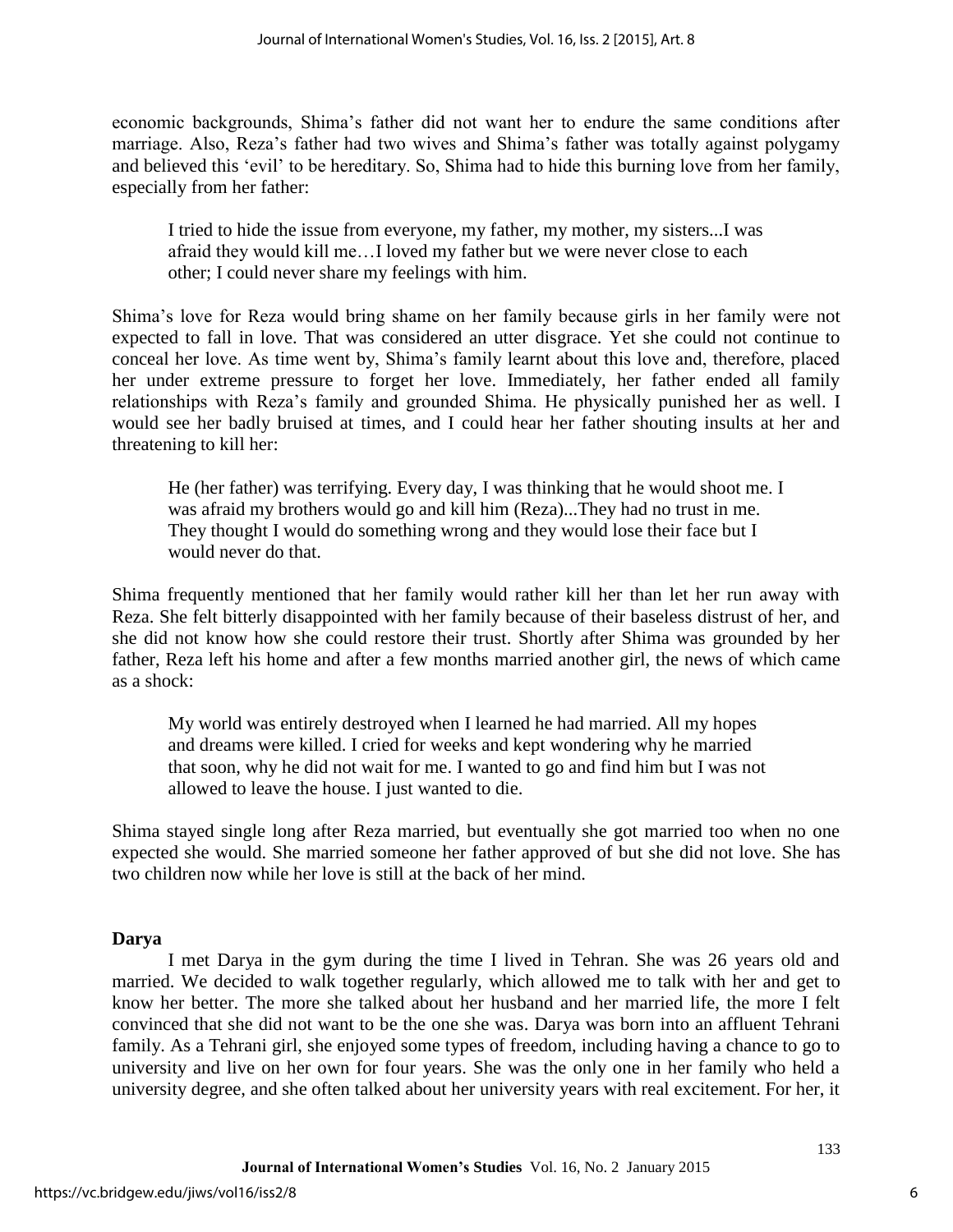was a time when she felt confident and strong partly because she was living away from her family, which allowed her to be independent as a teenage girl. But what was most important for her during that period was the number of suitors she had. As she was a devoted follower of Islamic principles, she was not supposed to date anyone; she had to wait for someone to appear and formally propose to her. However, given the unfavorable economic climate due to the sanctions imposed on Iran during last years of Ahmadinejad's presidency, men often preferred to stay single and have girlfriends. Thus, it was highly unlikely for a girl from a religious background like Darya's to marry. However, there were boys who were keen to marry her at that time. Although she believed that most of her suitors wanted to marry her just for the sake of her family's money, she still was proud about who she was then.

After graduation she got married even though she was not in love with her husband because she thought there were unbridgeable social and religious gaps between their families. She was forced to marry this man mainly because her father was on the verge of bankruptcy at that time and did not want to be concerned about his daughters' future. In addition, her father asserted "you have gone out together and people have seen you together, you have to marry him now". So, Darya was pushed to marry a man who she believed was not the person he pretended to be. Soon she found that, while he seemed to be respectful of Islamic faith before and early in their marriage, he started criticizing her practice of Islam and imposed his own belief system on her. Another conflict Darya had to contend with was that she had to stay at home and devote her full time to cleaning and cooking. This was devastating for Darya because her husband even disapproved of the occasional time she would spend with her parents:

When I married him, he set some boundaries for me. He told me I could visit my parents. Now he does not tell me directly not to do so or not to work but if I do he stops talking to me and treats me so coldly that I prefer not to go anywhere or say anything to prevent fights between us. He wants me just for himself.

Darya was overweight and this was another constant headache for her. Seeing all the pain and problems she was going through, I suggested we spend more time together. Fortunately, she agreed with the idea and we started going to the park and doing some activities together. We were really enjoying ourselves in the activities we had planned, and she looked more energetic and lively than before, frequently expressing that the activities were doing her good. But unfortunately, this regime did not last long. Her husband, according to Darya, became envious of our relationship and started showing his disapproval. I, the only friend she had, was accused of distracting her from her married life. So she had to keep her distance from me lest this would cause more arguments between them.

Darya was absolutely obedient to her husband because firstly, she did not want to make her life worse by having frequent fights and arguments. Secondly, she firmly believed Muslim women are morally obliged to be submissive to their husbands. Convinced that blind obedience was the only choice she had, she never acted to change her life. Instead she endured the emotional suffering. What was even more disheartening was that she was not receiving any support from her own family. Her father, who was supposed to be on her side, was not at all supportive and pushed her into accepting the situation as it was:

They (her parents) have this traditional belief that a girl must step in her husband's home in a white wedding dress and leave in a white shroud (referring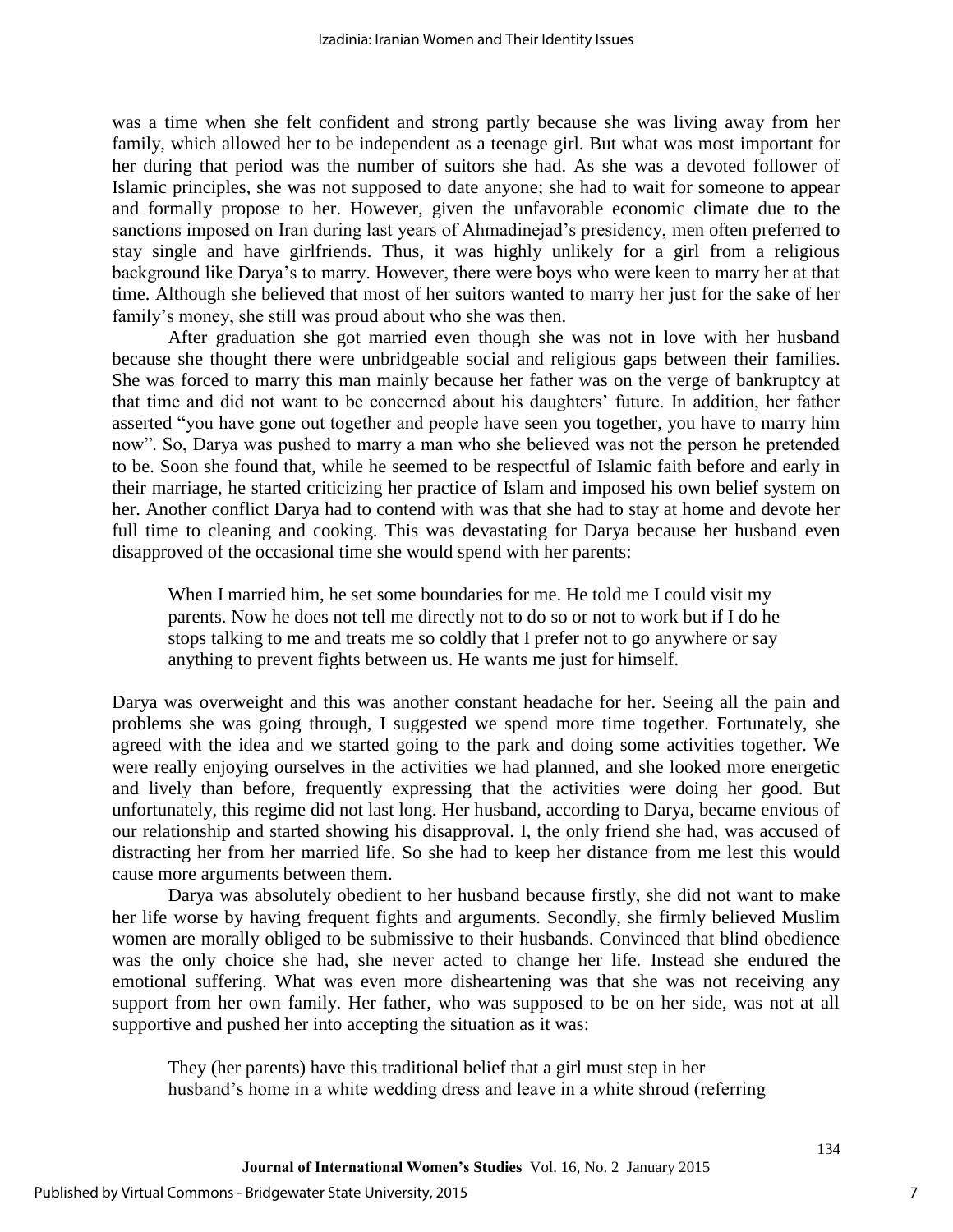to the idea that a woman leaves her husband only when she dies). They never support me. If I had their support, I would not have stayed in this marriage this long. But where could I go? Who would support me if I got a divorce?

Her father would usually yell at her about not ruining her life by having too many expectations from her husband. After a violent argument between Darya and her husband, which left slight bruises on her neck, she fled to her parents hoping they would protect her. But her father did not receive her warmly, criticizing her for her 'childish' reactions and reminding her that she did not belong there anymore and could not come back again. Therefore, she returned home dejected and hopeless, believing that this was how she was meant to live.

Darya remains in this predicament. She is filled with fears for her uncertain future, such as being the mother of a child growing up in the midst of conflicts, disagreements and limitations. She has no hopes, dreams or plans for her future except wanting to die:

I am a lonely girl. I never had anyone at my side. I feel as if in my whole life someone or something has come to block my way to success. I have no choice in this world. I have to live this life; let them do whatever they want to my life. I only wish I could go to Mecca for the last time and die there. That is my biggest dream and that is the only way that I can get rid of this life.

At the age of 26, she feels so weary of the life she has. She does not like her husband and does not trust him. She strongly believes her parents and her husband have ruined her life because she was never given the chance to decide for herself.

# **Discussion**

# *Impact of Social/Family Context on Women's Sense of Identity*

As discussed in the literature, identity does not occur in isolation but forms throughout life in relation to the identities of others (Hull & Zacher, 2007). This suggests that who we are is highly influenced by the attitudes, values and expectations of people around us, especially significant others. Feedback and validation received from important others and the society impact on individuals' identity formation (Erikson, 1959, 1963). In a context where women are frequently considered as intellectually and socially inferior and frequently denied freedom and a voice, they develop the self-view that they do not possess any power, and they are weak and are unable to think and decide wisely. They learn to listen, obey, and ingratiate themselves to the will of others. Unfortunately, many Iranian women feel powerless and learn to justify their powerlessness on the grounds that they are merely 'women' and therefore, not in control of their destinies and lives. They come to believe that they always require financial, physical, and emotional support in their lives.

The significant others in Darya's and Shima's lives never taught them to persevere and never inspired them with determination, strength, and hope of attaining their dreams. Instead, Darya repeatedly heard that "you are a woman, what can you do?", "you have no choice", "you do not have anyone else (other than your husband) to protect you". She gradually learned to be as obedient as her mom who never complained about her husband's cheating on her (Darya's father) because she also had nowhere else to go. Similarly, Shima learned that her only dream should be to be a housewife. She learned "education is not necessary for a woman because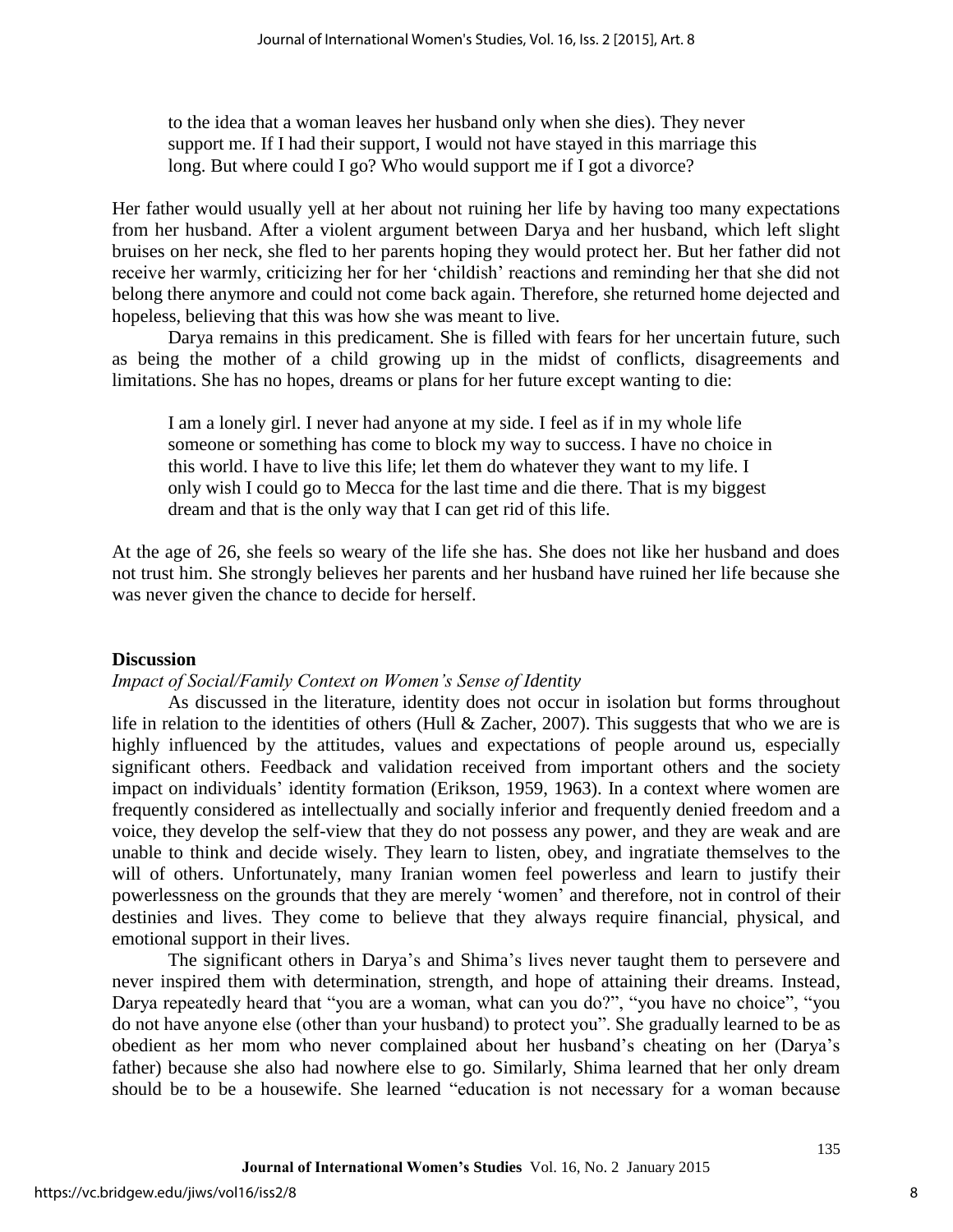finally you will just change babies' diapers". Her parents never paid her any compliments on her abilities, beauty, and dignity and thus she never realized how capable, intelligent and precious she was. Today, Darya and Shima do not believe in their abilities and decision-making power, opting to abide by the rules imposed on them and to put up with unfavorable conditions rather than to think creatively and find solutions to improve their situation. In their interviews, they frequently expressed that they wished they could die so they would not have to deal with their problems, believing they could not change anything.

# *Impact of Self on Women's Sense of Identity*

Berzonsky (1988, 1990) proposes that individuals are different in terms of self-theories they use when they engage in the task of identity formation. For instance, those who use the informational identity style evaluate self-relevant information to actively confront identity issues. Researchers have found that use of an informational style is positively associated with selfreflectiveness, an internal locus of control, and use of problem-focused coping and vigilant decision making (Berzonsky, 1989, 1990, 1993; Berzonsky & Ferrari, 1996; Berzonsky & Sullivan, 1992). However, normative identity style (Berzonsky, 1988) is used by individuals who "deal with identity issues and decisional situations by conforming to the prescriptions and expectations of significant others" (Berzonsky & Kuk, 2000, p. 83). Normative individuals demonstrate extremely high levels of agreeableness but low levels of openness and selfreflectiveness, and they usually employ avoidant coping strategies and have a high need for structure (e.g., Berzonsky, 1993; Berzonsky & Ferrari, 1996; Berzonsky & Sullivan, 1992; Dollinger, 1995).

The two women in this study mainly adopted a normative style in the process of identity formation, characterized by their heavy reliance on the expectations and standards of significant others (Berzonsky & Kuk, 2000), such as parents and husband. For instance, Shima always waited to be dictated to without having much of an agenda of her own to follow. In other words, she had a high need for structure. Although she was a grown-up, she would not even dream of claiming her life, acting and deciding freely. Shima never tried to solve any of her problems, she cried over them or waited for someone to come and do something for her, not believing in her agency. She did not have a clear picture of her future other than the vague notion of wanting to marry someone she loved. But she gave up that notion readily, let her father expunge who she wanted to be, and accepted the life her father imposed on her. Darya also followed a normative style and used an avoidant coping strategy when facing difficulties. She displayed an extremely high level of agreeableness by bending to all unreasonable requests made by her husband. Darya limited herself and her world by satisfying her parents' and husband's needs and wants. She had a low level of reflectiveness, frequently mentioning that she wished she had someone who could tell her who she was and what she could do to change things because she did not really know who she was.

"Feeling that one knows oneself facilitates using the self to make sense and make choices, using the self as an important perceptual, motivational and self-regulatory tool" (Oyserman, Elmore, & Smith, 2012 p. 69). What Oyserman et al. suggest is the significance of self for behavior because the way one thinks about oneself produces action. For instance, having a positive self-view about oneself increases feelings of self-esteem and self-worth (Hoelter, 1986). Self-esteem, defined as having "a good opinion of oneself, and to be generally confident" (White, 1986 p. 59), on the other hand, is closly linked to achievement (Lawrence, 1987). There are studies which show having a high self-esteem leads to high school achievement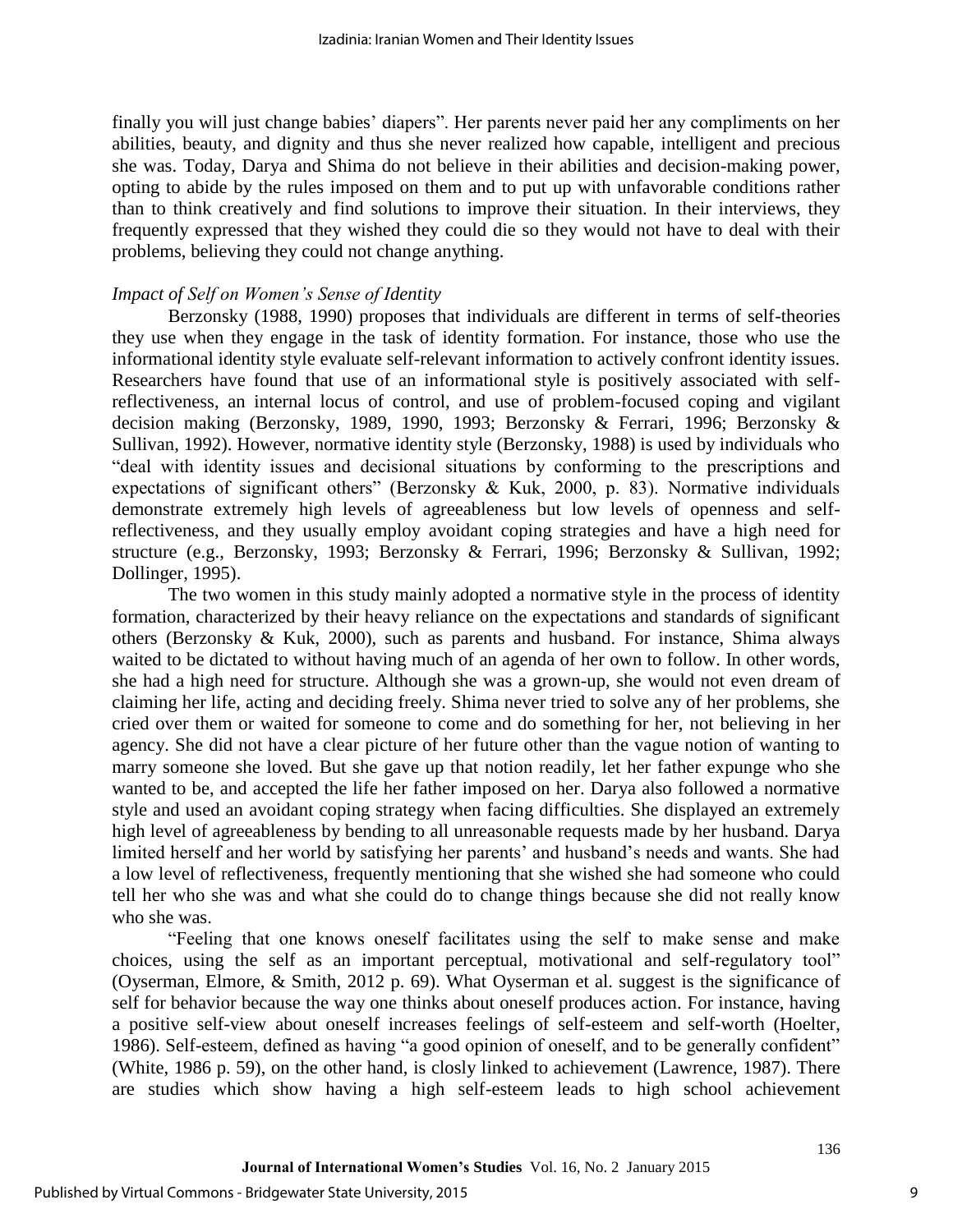(Coopersmith, 1967) and studies which reveal correlation between low achievement of certain groups such as working class and low self-esteem (Miller, 1987). Thus, knowing who we are and what abilities and potentials we have, holding positive self-views and being confident about the person we are empower us to dare to dream, take action and achieve what we want. However, having negative self-views which raises doubts about one's self-worth and causes distress (Hoelter, 1986), represses feelings of perseverance and hope and does not lead to any achievement.

What was largely absent in Shima and Darya was a positive self-view on their part of the persons they were and a deep understanding of who they wanted to be. As the picture of the self was not vivid and complete in their mind, they could not make effective and appropriate decisions and did not take necessary actions to realize their goals. Therefore, active participation of individuals in making meaning of who they are and having positive self-views toward oneself significantly contribute to the formation of a strong sense of identity. Sometimes the contribution of the self to the formation of one's identity is even more important than the family/social context as my personal experiences suggest.

# *A Different Path*

It is sad to see basic human rights being repeatedly violated, to see we are not free to live meaningful and fulfilling lives within cultural restraints. It is disheartening to know we are not welcomed in our own country and the doors toward the future are half closed at best. What is even more disappointing is to see we are treated unfairly and we are victimized only because we are women living in Iran. Even little things found in other women's lives in other nations, such as wearing the clothes they like and going to places they want, are far-reaching dreams for us.

As a woman living in Iran, I had the experience of being arrested by the morality police just for wearing a dress I liked while I did not have the right to wear. I still vividly remember that day. I was on my way to attend a class when policewomen arrested me and took me and six other girls they arrested to the police station. There were many girls and women like us there. They had been brought to the station for different reasons; one for wearing a loose scarf and showing her long hair, the other for wearing a white dress, and someone else for having heavy makeup. During the time we were under arrest, I was wondering how many criminals and offenders were free on Tehran's (i.e., the capital city) streets and how many innocent women were arrested just for being bad hijab. After keeping us waiting for hours, the morality police opened a file on each of us, had our mug shots taken and made us promise to conform to the Islamic dress code. Eventually, they contacted our male relatives, husbands or fathers, to come and take us from the police station. I felt like a captive as if I had committed a crime, without common sense and dignity.

I grew up in Iran and learned I should be very strong in order to live the way I wanted: free and independent. I realized I was different and treated differently because I was a womansupposedly vulnerable, weak and inferior. I realized there were things that I was not supposed to know and think about, jobs I was not expected to do, places I was not allowed to go alone, clothes I could not wear, and many other limitations imposed on me as a woman. I realized it was hard to hold on to my values, choices, life plans and dreams and achieve what I wanted but still it was not impossible. I knew it would be much easier and less challenging for me to totally accept what others wanted from me because then no one would forcefully argue with me and no one would label me as selfish or stubborn. However, I also knew myself and my goals perfectly well and, I was sure my dreams were worthwhile. I knew I did not want to be different from who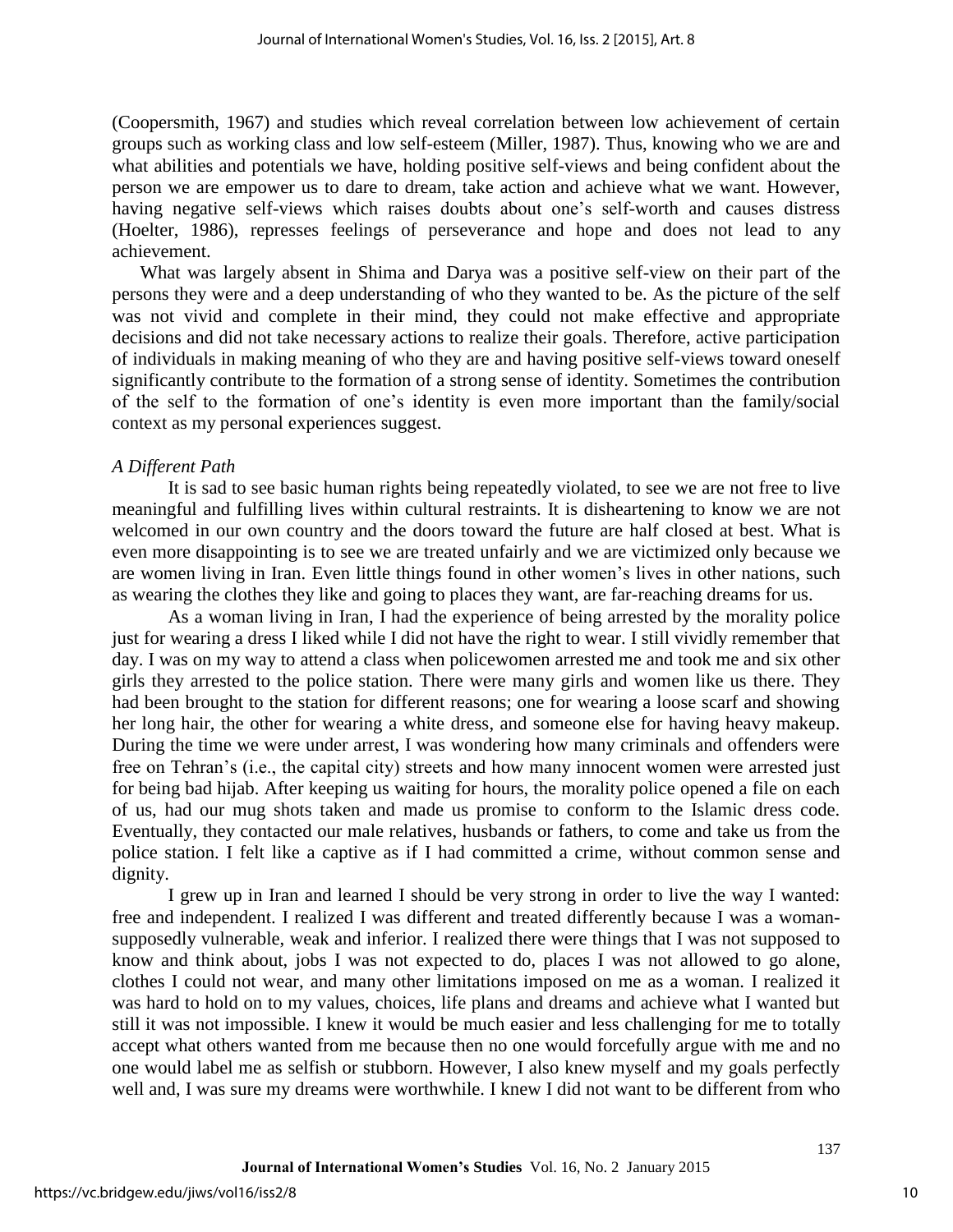I wanted to be. I wanted to realize my goals and I knew I had the power, the potential and all it would take. Therefore, instead of readily accepting the oppressive condition, I kept my dreams alive and overcame the limitations to create the future that I had planned for. It would not matter to me if the feedback I was receiving from people around me was negative, if there were not enough smiling faces around me to support and encourage me, if the short-term results I was obtaining were all disappointing, or if the stiff challenges confronting me were really daunting. While I could have been another example of those women who fail to realize their dreams and constantly regret the decisions they consciously make throughout their lives, I tried to set a better example. Although it took me years and years of hard work and perseverance to finally surmount the obstacles and achieve my goals, all those hindrances and hurdles I struggled with in a way contributed to the composition of my identity. In other words, the more I persisted, the stronger my sense of self-identity grew.

Although the role of context in shaping who we are is beyond the shadow of a doubt, I tend to believe that knowing oneself well and using the self as a "self-regulatory tool" (Oyserman, Elmore, & Smith, 2012) is very crucial to achieve one's dreams. Based on my own personal experience, I can conclude that what hugely impacted the choices I made and the path I decided to follow were my deep appreciation of my personal views, objectives and abilities, having a positive self-image, self-motivation and perseverance, and taking effective actions, all of which finally helped me attain my goals.

# **Conclusion**

The stories narrated above show how women might become increasingly distanced from who they are if they let go of their dreams, do not persist with their goals, and blindly accept what others dictate to them. As the stories unfolded, one could see Shima and Darya did not know themselves, were not aware of their limitless potential, and did not pursue any goals. So they succumbed to the barriers they ran into, which made them strangers to themselves and shattered who they could be.

Having a dream entails knowing who we are and who we want to be. If women have no voice, are routinely denied dreaming, and frequently told how to live, they fail to make sense of who they are. They take on an assumed identity, as the characters in this paper did, which distances them from their goals and ambitions. However, although there might be obstacles which disempower and fool us into believing we cannot, we should never deny our absolute power in creating small but significant changes in our lives. We should possess a strong and positive view about the people we are and have absolute confidence in our abilities because when we do not believe we are capable human beings, we cannot expect others to believe in us and value who we are. In other words, we let others marginalize us when we choose to selfmarginalize. So, we should not let others kill our dreams and change our personhood; rather we should own a voice, not submissively bend to all the pressure placed on us and "reach high, for stars lie hidden in [our] soul. Dream deep, for every dream precedes the goal" (Pamela Vaull Starr, 1909-1993).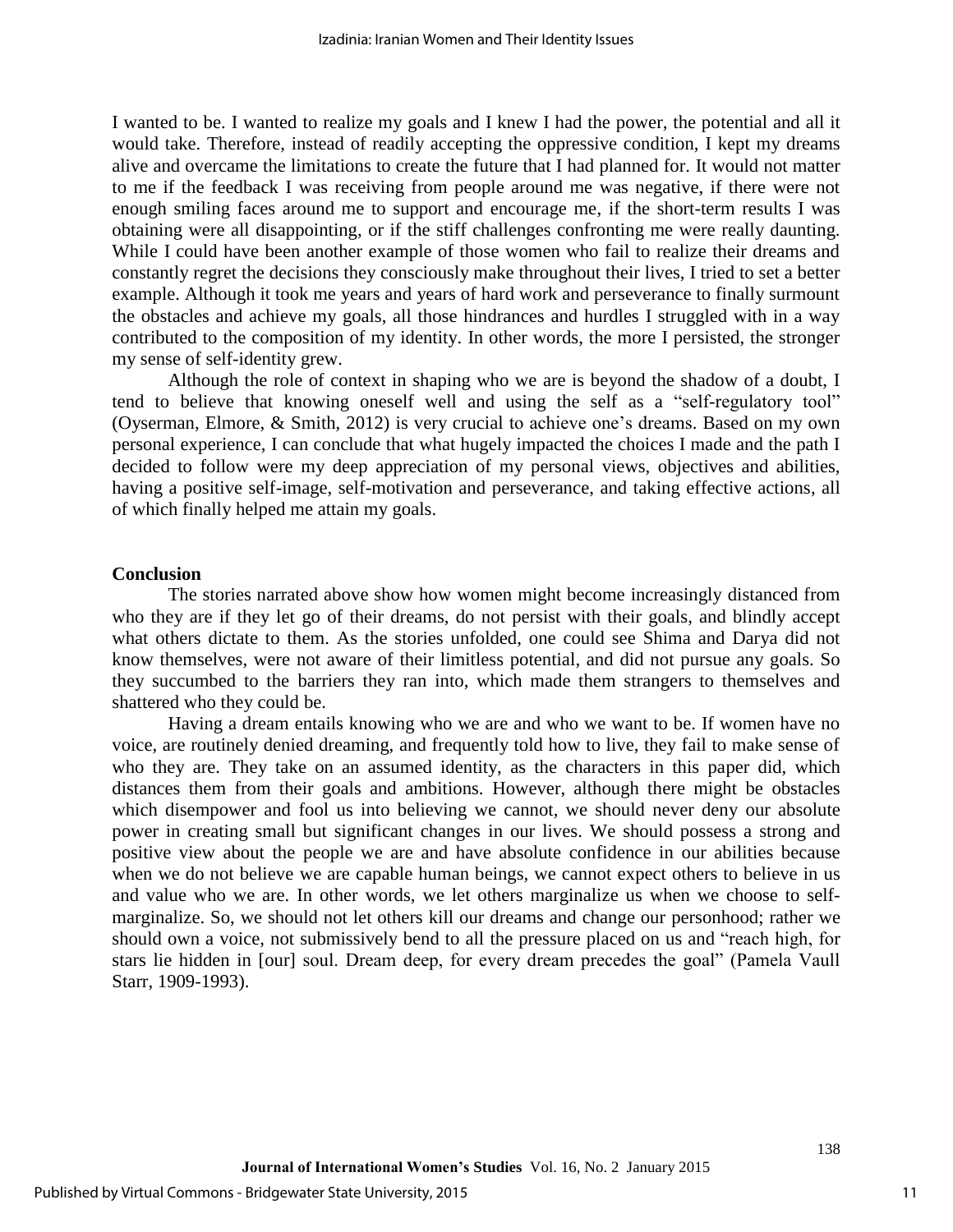# **References**

- Berzonsky, M. D. (1988). Self-theorists, identity status, and social cognition. In D. K. Lapsley & F. C.Power (Eds.), *Self, ego and identity: Integrative approaches* (pp. 243-262). New York: Springer-Verlag.
- ---. (1989). Identity style: Conceptualization and measurement. *Journal of Adolescent Research, 4*, 268-282.
- ---. (1990). Self-construction over the lifespan: A process perspective on identity formation.In G. J. Neimeyer & R. A. Neimeyer (Eds.), *Advances in personal construct theory* (Vol. 1, pp. 155-186). Greenwich, CT: JAI.
- ---. (1993). Identity style, gender, and social-cognitive reasoning. *Journal of Adolescent Research, 8*, 289-296.
- ---. (2004). Identity style, parental authority, and identity commitment. *Journal of Youth and Adolescence, 33*, 213-220.
- Berzonsky, M. D., & Ferrari, J. R. (1996). Identity orientation and decisional strategies. *Personality andIndividual Differences, 20*, 597-606.
- Berzonsky, M. D., & Kuk, L. S. (2000). Identity status, identity processing style, and the transition touniversity. *Journal of Adolescent Research, 15*, 81-98.
- Berzonsky, M. D., & Sullivan, C. (1992). Social-cognitive aspects of identity style: Need for cognition, experiential openness, and introspection. *Journal of Adolescent Research, 7*, 140-155.
- Buzzelli, C. A., & Johnston, B. (2002). *The moral dimensions of teaching: Language, power, and culture in classroom interaction.* New York: Routledge Falmer.
- Coopersmith, S. (1967). *The antecedents of self-esteem.* San Francisco: Freeman Press.
- Davoodifard, H., & Jawan, J.A. (2011). Change of human rights perspective in Iran. *International Journal of Business and Social Science, 2(7)*, 126-138.
- Dollinger, S. M. C. (1995). Identity styles and the five-factor model of personality. *Journal of Research in Personality, 29*, 475-479.
- Erikson, E. H. (1950). Childhood and society. New York, NY, US: W. W. Norton & Co.
- ---. (1959). Identity and the life cycle. In G. S. Klein (Ed.), *Psychological issues* (pp. 18-171). New York: International Universities Press.
- ---. (1963). Youth: Fidelity and diversity. In Erikson, E. H. (Ed.), Youth: change and challenge (pp. 1–23). New York & London: Basic Books, Inc., Publishers.
- ---. (1968). Identity: Youth and crisis. New York: W. W. Norton & Co.
- Friesen, M.D. &. Besley, S. C. (2013). Teacher identity development in the first year of teacher education: A developmental and social psychological perspective. *Teaching and Teacher Education, 36*, 23-32.
- Gee, J. P. (2000). Identity as an analytic lens for research in education. *Review of Research in Education, 25*, 99-125.
- Hoelter, J. W. (1986).The relationship between specific and global evaluations of the self: a comparison of several models. *Social Psychology Quarterly, 49*, 129-41.
- Holland, D., Lachicotte, W. J., Skinner, D., & Cain, C. (1998). *Identity and agency in cultural worlds*. Cambridge, MA: Harvard University Press.
- Hull, G. A., & Zacher, J. (2007). Enacting identities: An ethnography of a job training program, identity.*An International Journal of Theory and Research, 7,* 71-102
- Hung D., Lim S.H., & Jamaludin A. B.(2011). Social constructivism, projective identity, and learning: case study of Nathan. *Asia Pacific Education, 12,* 161-171.